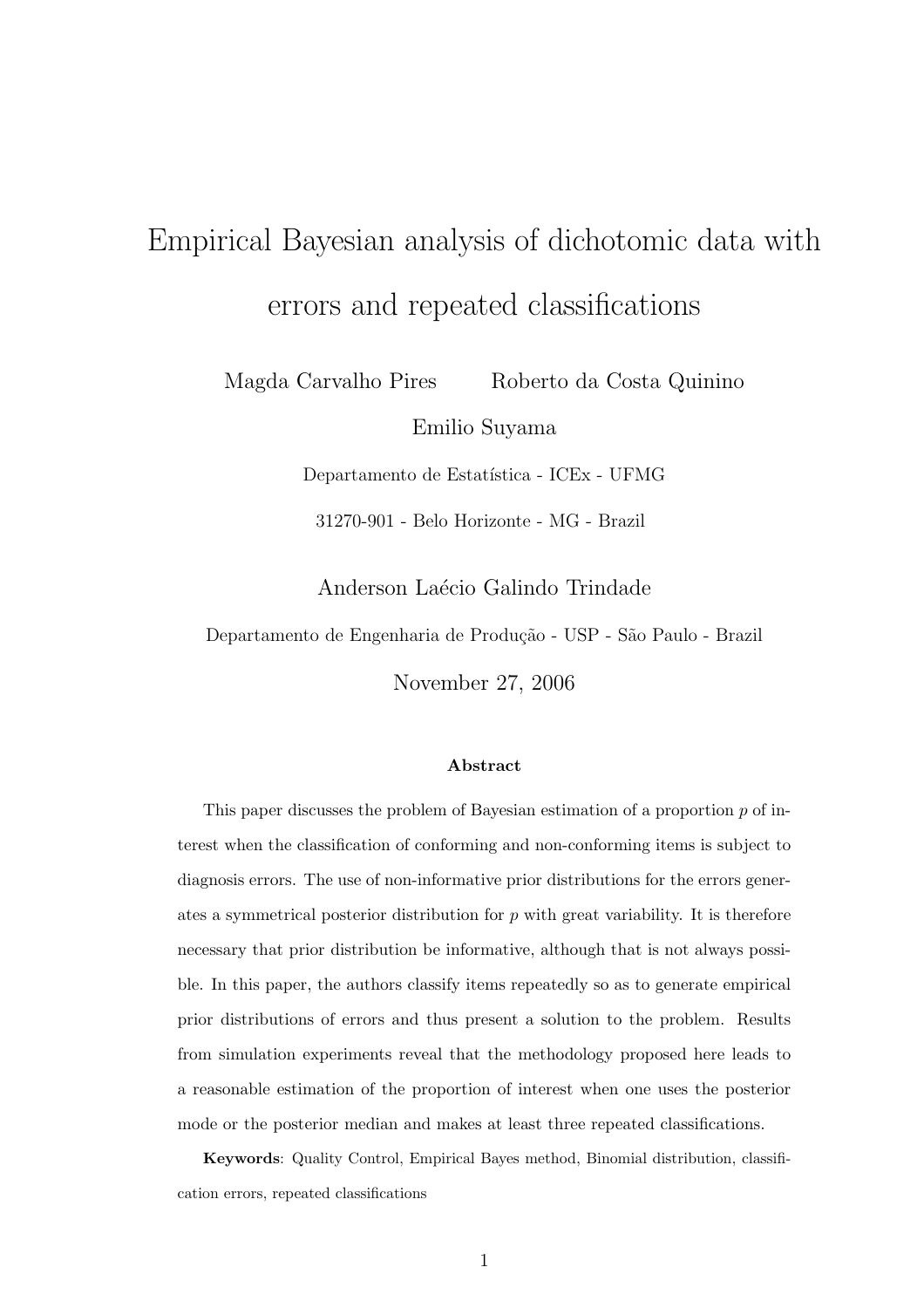### 1 Introduction

When implementing quality control for attributes, one needs to take into account the efficacy of the system used to classify manufactured items as conforming or non-conforming. Two types of errors may occur during inspection: the first, known as type I, occurs when a conforming item is classified as non-conforming; the second, called type II, is when an item is considered conforming when it is actually non-conforming.

In a pioneering paper, Bross (1954) has shown that, in the presence of classification errors, the estimators obtained by means of a classical statistics approach are biased. Other authors, such as Johnson and Kotz (1988), Johnson et al. (1991), Evans et al. (1996), Viana (1994), Gustafson (2003) have emphasized that, if ignored, classification errors may jeopardize the entire process of inference and, consequently, quality control.

Let us suppose that in a random sample of n units, there are  $X$  conforming items. The random variable X has binomial distribution with parameters  $(n, p)$ , that is,  $X \sim Bi(n, p)$ . However, the occurrence of classification errors in the system implies a modification in this probability function. Let  $e_1$  be the probability that a conforming item be wrongly classified as non-conforming, and  $e_2$  be the probability that a non-conforming item be classified as conforming. So, the probability that an item be classified as conforming is  $q = p(1 - e_1) + (1 - p)e_2$ , which yields an random variable X whose binomial distribution has parameter  $q$  instead of  $p$ .

The difficulty found in such analysis can be better grasped through the establishment of the estimator of maximum likelihood. The likelihood function for the case that presents classification errors may be written as  $L(x|n, q) = q^x(1-q)^{n-x}$ . This is maximized to all points  $(p, e_1, e_2)$  so that  $p(1-e_1) + (1-p)e_2 = x/n$  (Gaba and Winkler, 1992). Therefore, the estimator of maximum likelihood is not unique.

In order to solve this problem, various classical methods have been suggested, and a review can be found in Johnson et al. (1991). In general, the methods proposed rely on alternative sampling plans for a preliminary estimation of classification errors. From a Bayesian point of view, Gaba and Winkler (1992) considered an approach that requires the use of a informative prior distribution. This may be a considerable restriction because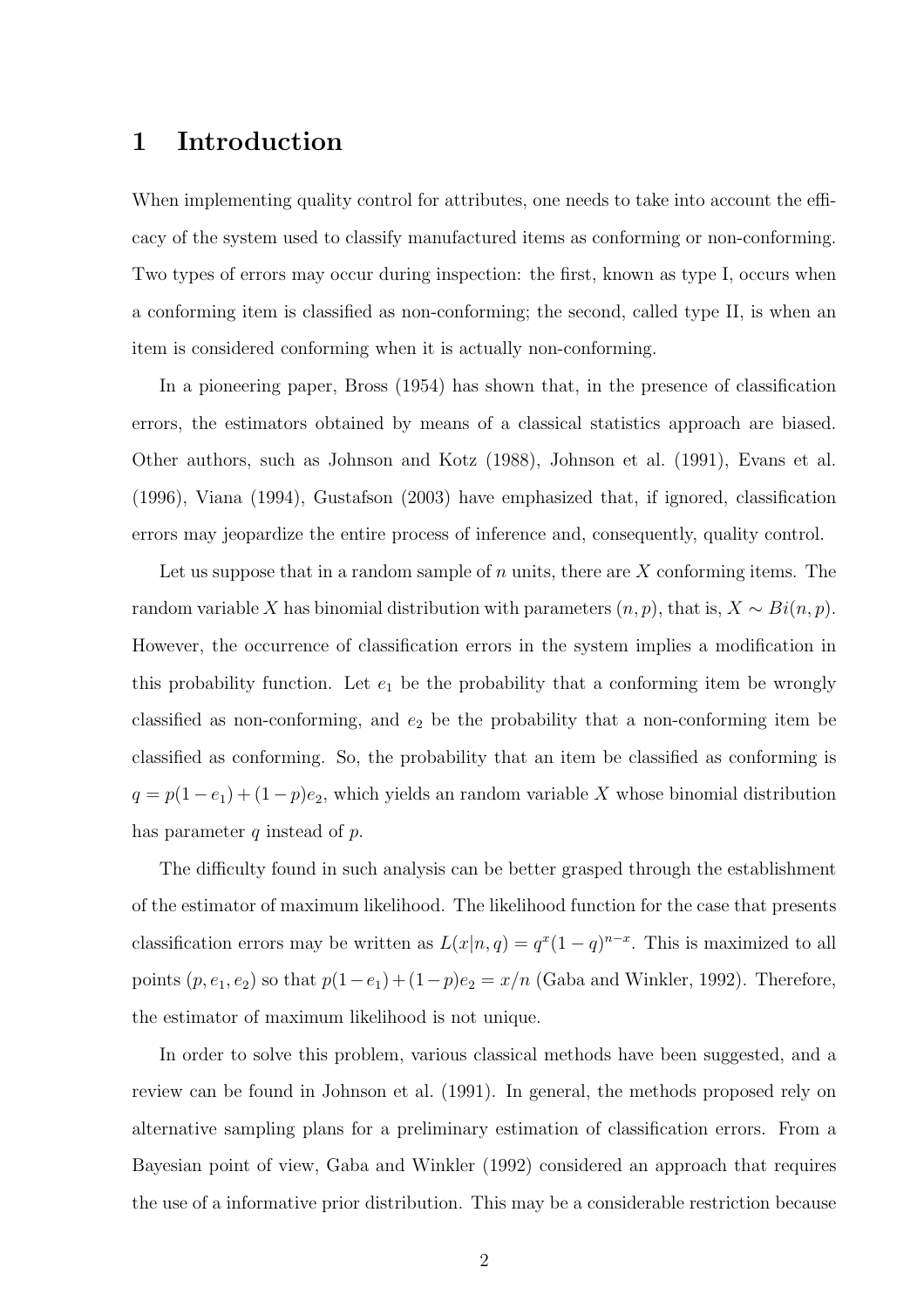in many cases this information is not available. They have also verified that the use of independent non-informative prior and uniform distributions between zero and one for parameters  $(p, e_1, e_2)$  yields a posterior mean for p equals 1/2, regardless of the sample result and, besides that, every point  $(p, e_1, e_2)$  so that  $p(1 - e_1) + (1 - p)e_2 = x/n$  were posterior modes.

In research papers on Bayesian sampling size for dichotomic data in the presence of classification errors, Dendukuri et al. (2004) and Rahme et al. (2000) have also noted the primordial need for informative prior distribution.

The present article proposes a model in which the process of Bayesian inference for proportion in the presence of classification errors includes making repeated classifications, both in order to elicit empirical prior distribution as well as to minimize the impact of such errors. The final classification of an item is the one that most appears after repeated classifications. In practical terms, we believe that the methodology developed here will be useful when making repeated classifications become easier and more operational than informative prior distributions.

Section 2 presents a method to include repeated classifications along with the respective establishment of the likelihood function. Section 3 presents an empirical Bayesian analysis for the proportion of interest, and numerical examples are described in Section 4. Section 5 presents the conclusions.

#### 2 Likelihood Function

Suppose each item in a random sample of size  $n$  be independently classified  $m$  times as conforming or non-conforming, with m being an odd number. Let  $C_{ij} (i = 1, 2, \ldots, n;$  $j = 1, 2, \ldots, m$  be a Bernoulli random variable corresponding to the j-th classification of the *i-th* item. So,  $C_{2,3} = 1$  means that the second item was classified as conforming in the third classification. Let  $F_i$  be a random Bernoulli variable that denotes the final classification of the *i-th* item after m classifications. Consider that  $F_i = 1$  if, and only if,  $\sum_{j=1}^{m} C_{ij} > m/2$ . The choice of an odd number for m avoids a tie and consequently avoids difficulty in reaching a final classification for an item. Table 1 describes this classification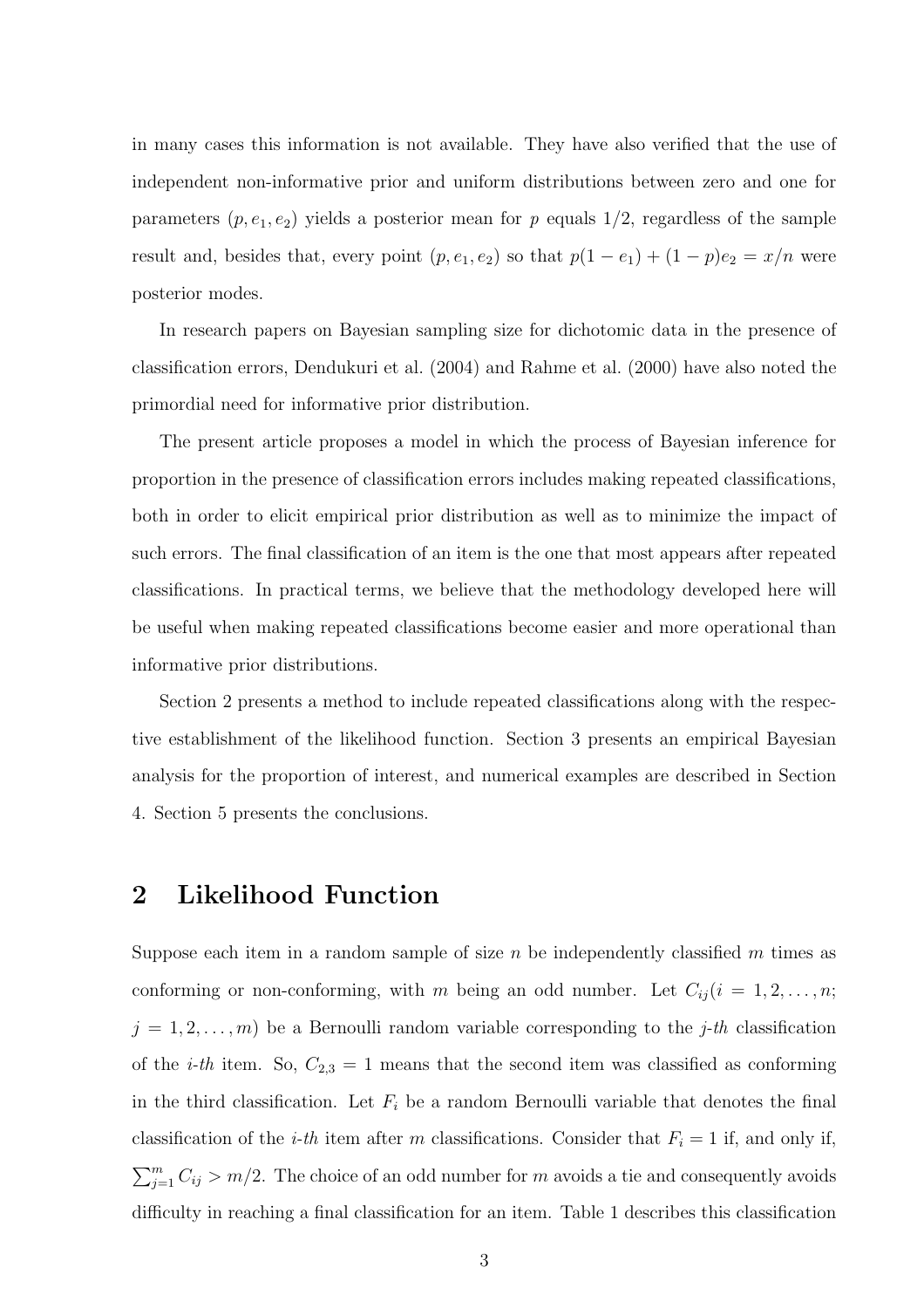procedure.

|            | Classifications $(C_{ij})$                     |                                              |                |  |  | Final                     |
|------------|------------------------------------------------|----------------------------------------------|----------------|--|--|---------------------------|
| Item       |                                                | $\overline{2}$                               | 3 <sup>3</sup> |  |  | $\cdots$ m Classification |
|            | 1 $C_{11}$ $C_{12}$ $C_{13}$ $\cdots$ $C_{1m}$ |                                              |                |  |  | $F_{1}$                   |
|            |                                                | $C_{21}$ $C_{22}$ $C_{23}$ $\cdots$ $C_{2m}$ |                |  |  | $F_2$                     |
| $3 -$      |                                                | $C_{31}$ $C_{32}$ $C_{33}$ $\cdots$ $C_{3m}$ |                |  |  | $F_3$                     |
| $\bullet$  |                                                |                                              |                |  |  |                           |
| $n_{\rm }$ |                                                | $C_{n1}$ $C_{n2}$ $C_{n3}$ $\cdots$          |                |  |  |                           |

Table 1: Repeated classifications of  $n$  items  $m$  times each

Let  $E_i$  be also another Bernoulli random variable that denotes the real state of the *i-th* item, so that the interest is to estimate  $P(E_i = 1) = p$ . So, we have  $e_1 = P(C_{ij} =$ 0 |  $E_i = 1$ ) e  $e_2 = P(C_{ij} = 1 | E_i = 0)$ . The probability that an item be classified as conforming results from

$$
P(F_i = 1) = pBi\left(\frac{m}{2}; m, e_1\right) + (1 - p)\overline{Bi}\left(\frac{m}{2}; m, e_2\right) \tag{1}
$$

where  $Bi\left(\frac{m}{2};m,e_k\right)$  denotes the cumulative binomial distribution function defined at  $\frac{m}{2}$ and  $\overline{Bi}(\frac{m}{2};m,e_k) = 1 - Bi(\frac{m}{2};m,e_k)$ . Note that if  $m \to \infty$  and the probabilities associated to classification errors are smaller than  $0.5$  then  $(1)$  converges to p, thus corroborating the benefit of using repeated classifications.

Now let us suppose a random sample of n items where  $r$  items are considered conforming; the likelihood function can be written as

$$
L(r|n, m, p, e_1, e_2) = \left[ pBi\left(\frac{m}{2}; m, e_1\right) + (1-p)\overline{Bi}\left(\frac{m}{2}; m, e_2\right) \right]^r \times
$$

$$
\left[ 1 - pBi\left(\frac{m}{2}; m, e_1\right) - (1-p)\overline{Bi}\left(\frac{m}{2}; m, e_2\right) \right]^{n-r}
$$
(2)

Note that if  $m = 1$ , then  $(2)$  equals

$$
L[r|n, p, e_1, e_2] = [p(1 - e_1) + (1 - p)e_2]^r [pe_1 + (1 - p)(1 - e_2)]^{n - r}
$$
 (3)

Expression (3) is precisely the likelihood function used by Gaba and Winkler (1992)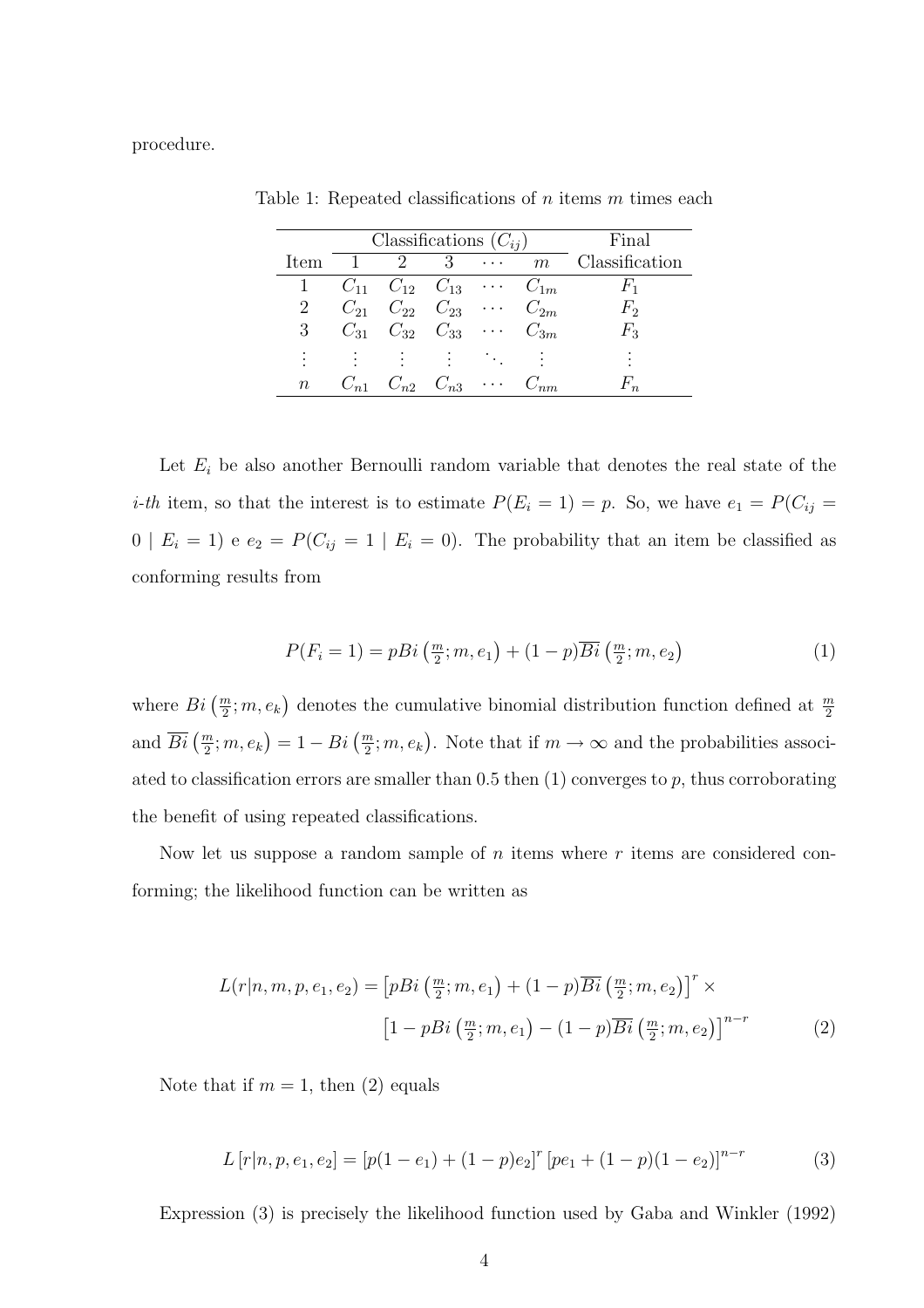and Viana et al. (1993), which indicates that expression (3) is a generalization of these models obtained through the introduction of repeated classifications.

### 3 Empirical Bayesian analysis

Consider a joint prior distribution of  $(p, e_1, e_2)$  given by:

$$
f(p, e_1, e_2) = f_\beta(p|\alpha, \beta) f_\beta(e_1|\alpha_1, \beta_1) f_\beta(e_2|\alpha_2, \beta_2)
$$
\n
$$
\tag{4}
$$

where  $f_\beta(a|b, c)$  denotes a Beta density function for the random variable a with parameters b and c. Beta distributions are widely used in Bayesian models to describe information concerning proportions (Gupta and Nadarajah, 2004). In this article, we consider the random variables  $(p, e_1, e_2)$  to be prior independent. As in Rahme et al. (2000) and Stamey et al.  $(2004)$  a natural way to obtain the posterior distribution of p could be the use of MCMC methods. Another way would be to use the Sampling/Importance Resampling (SIR) technique or Bayesian weighted bootstrap (Rubin, 1988). However, we have chosen an approach based on numerical integration since the posterior distribution of p could be made explicit despite not having a closed form. For this, the equation  $(2)$ must be rewritten as

$$
L(r|n, m, p, e_1, e_2) = \sum_{j=0}^{r} \sum_{t=0}^{n-r} {r \choose j} {n-r \choose t} p^{n-j-t} (1-p)^{j+t} \times
$$
  

$$
Bi(\frac{m}{2}; m, e_1)^{r-j} \overline{Bi}(\frac{m}{2}; m, e_1)^{n-r-t} Bi(\frac{m}{2}; m, e_2)^t \overline{Bi}(\frac{m}{2}; m, e_2)^j
$$
 (5)

The posterior joint density of  $(p, e_1, e_2)$  is obtained by multiplying the prior distribution (4) by the likelihood function (5) and normalizing as required by Bayes' Theorem (Winkler, 2003). Integrating with respect to  $e_1$  and  $e_2$ , one finds the marginal posterior density function for  $p$ , which can be written as:

$$
f(p|r, n, m) = \sum_{j=0}^{r} \sum_{t=0}^{n-r} w_{jt}^{*} f_{\beta} (p | \alpha^{*}, \beta^{*})
$$
 (6)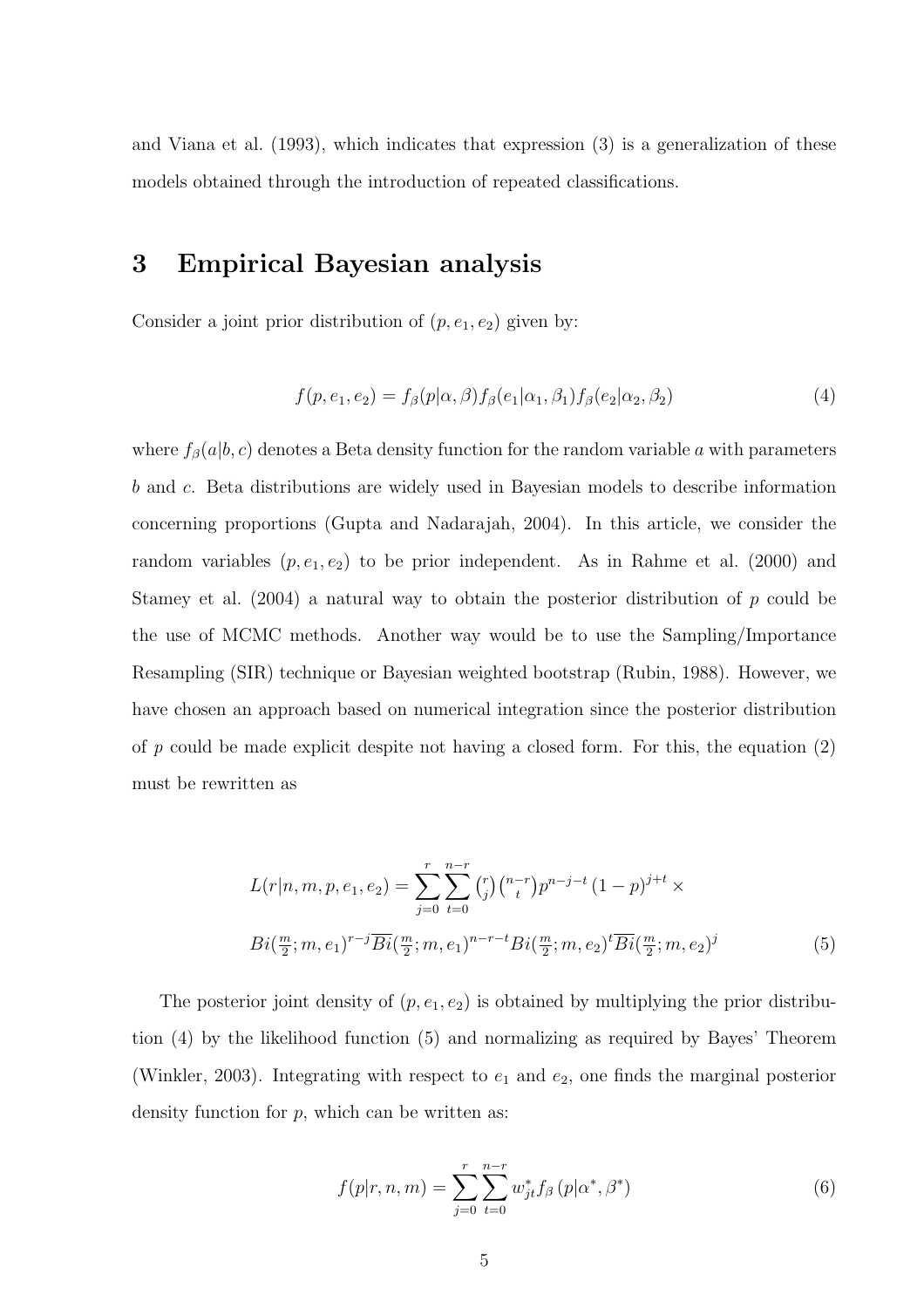where 
$$
w_{jt}^{*} = \frac{a_{jt}^{*}}{\sum_{j=0}^{r} \sum_{t=0}^{n-r} a_{jt}^{*}}
$$
, with  $a_{jt}^{*} = {r \choose j} {n-r \choose t} B(\alpha^{*}, \beta^{*}) k_{1}(j, t) k_{2}(j, t)$  and  
\n
$$
k_{1}(j,t) = \int_{0}^{1} e_{1}^{\alpha_{1}-1} (1 - e_{1})^{\beta_{1}-1} B_{i}(\frac{m}{2}; m, e_{1})^{r-j} \overline{Bi}(\frac{m}{2}; m, e_{1})^{n-r-t} de_{1};
$$
\n
$$
k_{2}(j,t) = \int_{0}^{1} e_{2}^{\alpha_{2}-1} (1 - e_{2})^{\beta_{2}-1} B_{i}(\frac{m}{2}; m, e_{2})^{t} \overline{Bi}(\frac{m}{2}; m, e_{2})^{j} de_{2};
$$

and  $B(\alpha^*,\beta^*)$  the value of the Beta function being calculated at  $(\alpha^*,\beta^*)$  with  $\alpha^*$  $\alpha + n - j - t$  and  $\beta^* = \beta + j + t$ .

The fact that the information needed to define informative prior distributions for classification errors and interest proportion is insufficient implies, for instance, the use of  $U(0, 1)$  distributions, which is particular to Beta distribution when parameters are equal to unit  $[B(1, 1)]$ . The employment of these distributions yielded a posterior multimodal distribution for  $p$  with great variability. Repeated classification extenuates the problem, but its results are still unsatisfactory. The situation is even worse when a single classification is made. In this case, one finds a posterior mean of  $p$  that equals 0.5 regardless of the sample result (Gaba and Winkler, 1992). The use of prior distribution  $B(0.5, 0.5)$  as an alternative to the representation of the non-information of parameters generated results similar to the use of  $B(1, 1)$ .

Thus, the posterior distribution obtained may indeed be of little use to provide necessary information on the proportion of interest, which evidences the need to obtain additional information on classification errors.

An alternative that could minimize this problem is the use of repeated classification results  $(m > 1)$  in order to estimate the hiperparameters  $(\alpha_1, \beta_1)$  and  $(\alpha_2, \beta_2)$  of the Beta prior distribution for classification errors together with the use of  $U(0, 1)$  distribution for p. This procedure may be understood as a process of parametric empirical Bayes inference, as discussed by Carlin and Louis (2000), Gupta and Nadarajah (2004), Morris (1983) and Gelman et al. (2004).

Hiperparameters  $(\alpha_1, \beta_1)$  and  $(\alpha_2, \beta_2)$  were estimated according to the Method of Moments. First, the random sample of size  $n$  was divided into two sub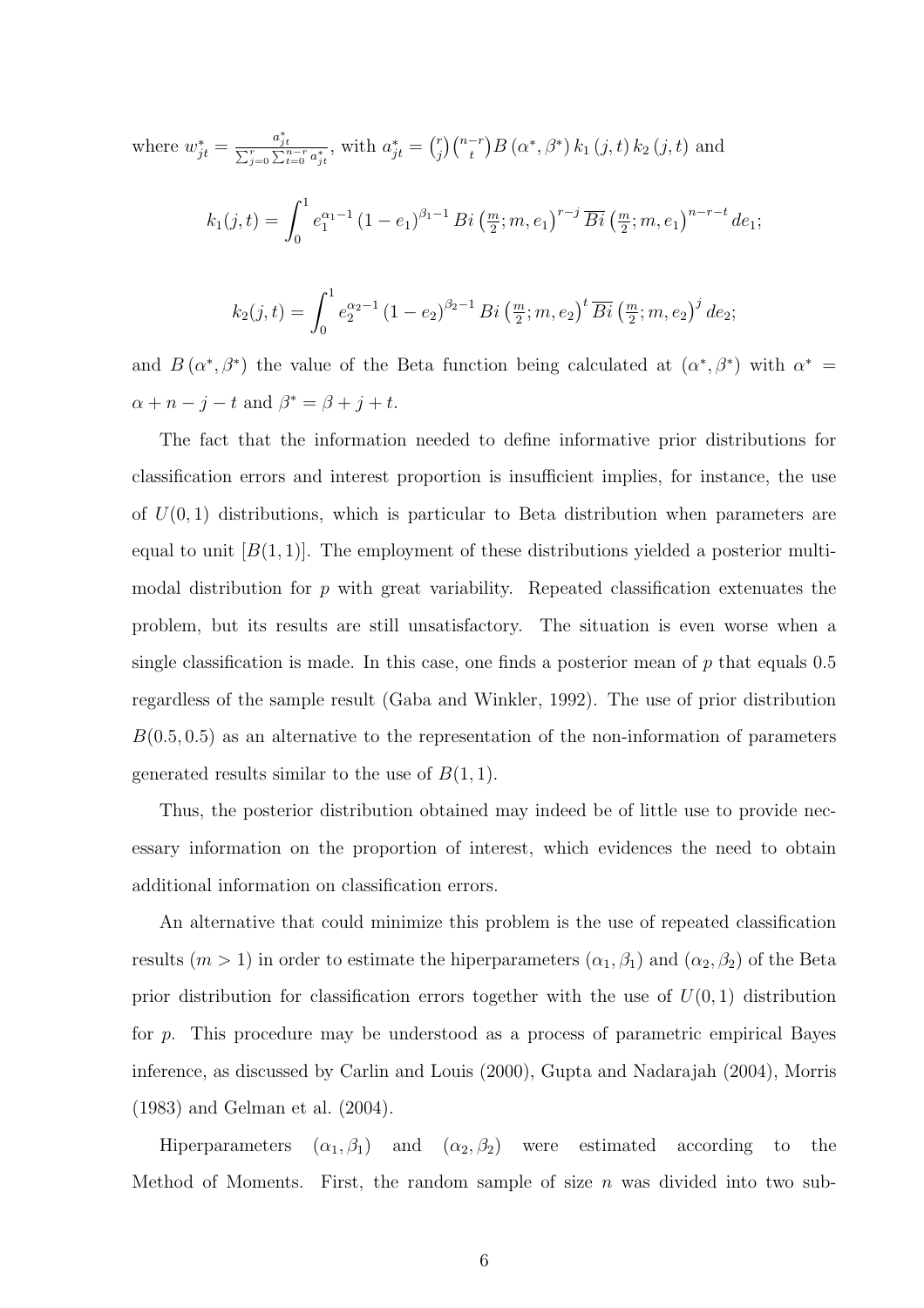samples: one made up of items whose final classification was conforming  $(F_i = 1)$  and the other with items whose final classification was non-conforming  $(F_i = 0)$ . For each item in the first subsample we calculated the proportion of non-conforming repeated classifications, bearing in mind that the mean and the variance of these proportions estimate, respectively, the mean and variance of the Beta prior distribution for  $e_1$ . In the second subsample, we calculated the proportion of conforming classifications for each item. The mean and the variance of these proportions estimate, respectively, the mean and variance of the Beta prior distribution for  $e_2$ . Finally, through the closed expressions for the mean and variance of the Beta distribution we were able to estimate  $(\alpha_1, \beta_1)$  and  $(\alpha_2, \beta_2)$  thus solving systems from two equations and two unknowns. The estimates for  $(\alpha_1, \beta_1)$  and  $(\alpha_2, \beta_2)$  can be written, respectively, as:

$$
\hat{\alpha}_1 = k_3 (k_4^2 + k_3^2 - k_3) / k_4^2 \tag{7}
$$

$$
\hat{\beta}_1 = (k_4^2 + k_3^2 - k_3)(k_3 - 1)/k_4^2 \tag{8}
$$

$$
\hat{\alpha}_2 = k_5 (k_6^2 + k_5^2 - k_5) / k_6^2 \tag{9}
$$

$$
\hat{\beta}_2 = (k_6^2 + k_5^2 - k_5)(k_5 - 1)/k_6^2 \tag{10}
$$

where

$$
k_3 = \sum_{i=1}^n \sum_{j=1}^m \frac{(1 - C_{ij}) I_{\{F_i = 1\}}}{m \sum_{s=1}^n I_{\{F_s = 1\}}};
$$

$$
k_4 = k_3 (1 - k_3) \sum_{i=1}^n I_{\{F_i = 1\}};
$$

$$
k_5 = \sum_{i=1}^n \sum_{j=1}^m \frac{(1 - C_{ij}) I_{\{F_i = 0\}}}{m \sum_{s=1}^n I_{\{F_s = 0\}}};
$$

$$
k_6 = k_5 (1 - k_5) \sum_{i=1}^n I_{\{F_i = 0\}}.
$$

The use of empirical prior distribution for  $m = 1$  is not viable in the method proposed here, given the impossibility to estimate  $(\alpha_1, \beta_1)$  and  $(\alpha_2, \beta_2)$  from proportions of mistaken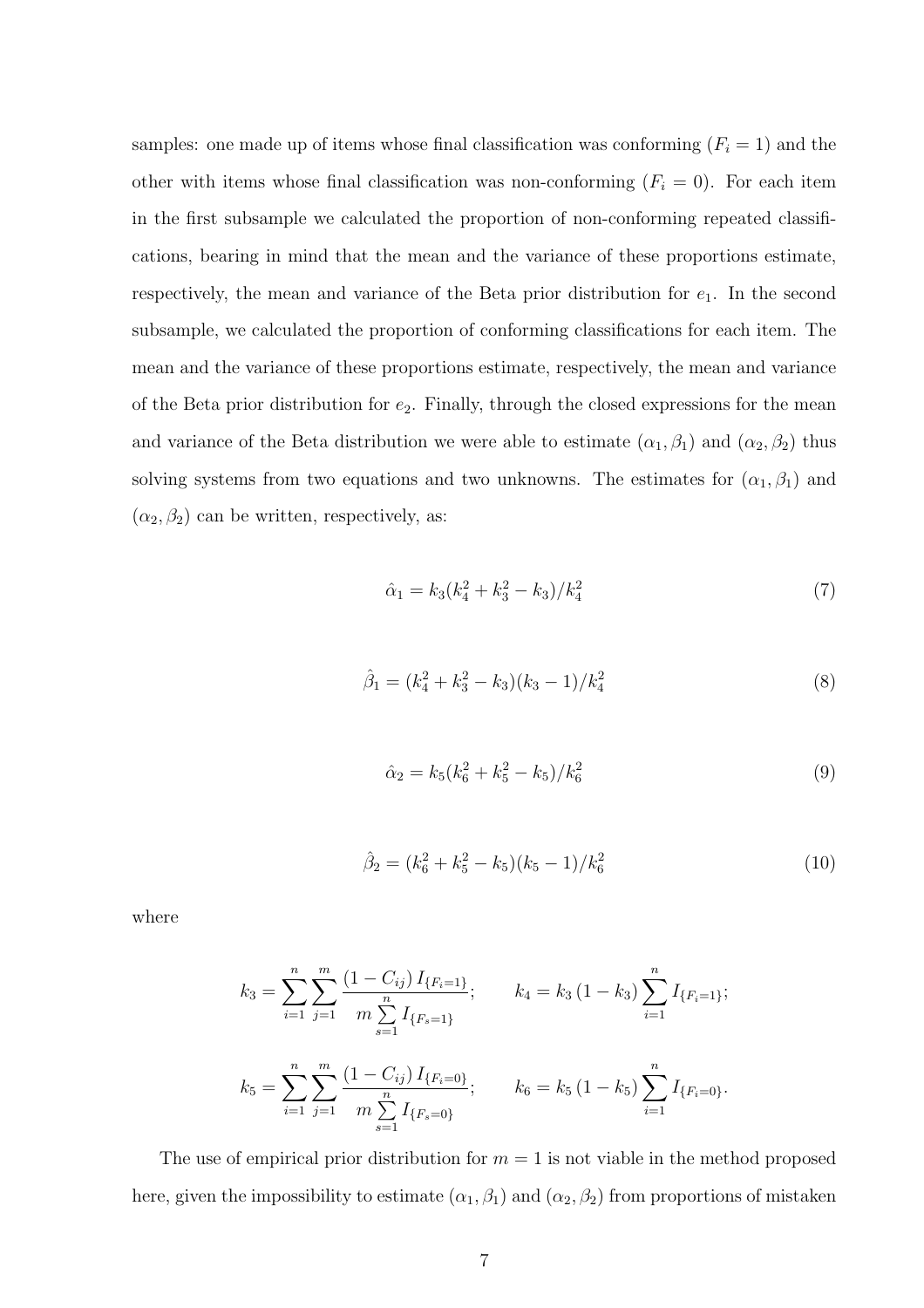classifications. In the event that, in a particular subsample, all repeated classifications generate identical results, one needs to increase n or  $m$  so as to capture the effects of classification errors, and allow for the estimation of  $(\alpha_1, \beta_1)$  and  $(\alpha_2, \beta_2)$  according to the Method of Moments.

#### 4 Numerical examples and discussions

The numerical performance of the methodology proposed in this article was evaluated through the analysis of 48 cases randomly chosen with all possible combinations of the following parameter values:  $p = 0.55$ ; 0.75 or 0.9;  $e_1 = 0.05$  or 0.15;  $e_2 = 0.05$  or 0.15;  $n = 250$ . We have also used 1, 3, 5, and 7 for repeated classifications. Moreover, all combinations were analyzed using empirical prior distributions and  $U(0, 1)$  for errors. The prior distribution for p was  $U(0, 1)$  in all cases studied. We used software Matlab to create a program that calculates and graphically generates the posterior distribution for p with its respective mean, mode and median (available to download from corresponding author homepage - www.est.ufmg.br/~roberto). Figures 1 to 7 were simulated using parameters  $p = 0.75$ ;  $e_1 = 0.15$ ;  $e_2 = 0.15$ ;  $n = 250$ , corresponding to 1, 3, 5 and 7 repeated classifications; these figures illustrate all cases studied.



Figure 1: Posterior distribution of p with  $n=250$ ,  $m=1$  and prior distribution  $U(0, 1)$  for  $e_1$  e  $e_2$ .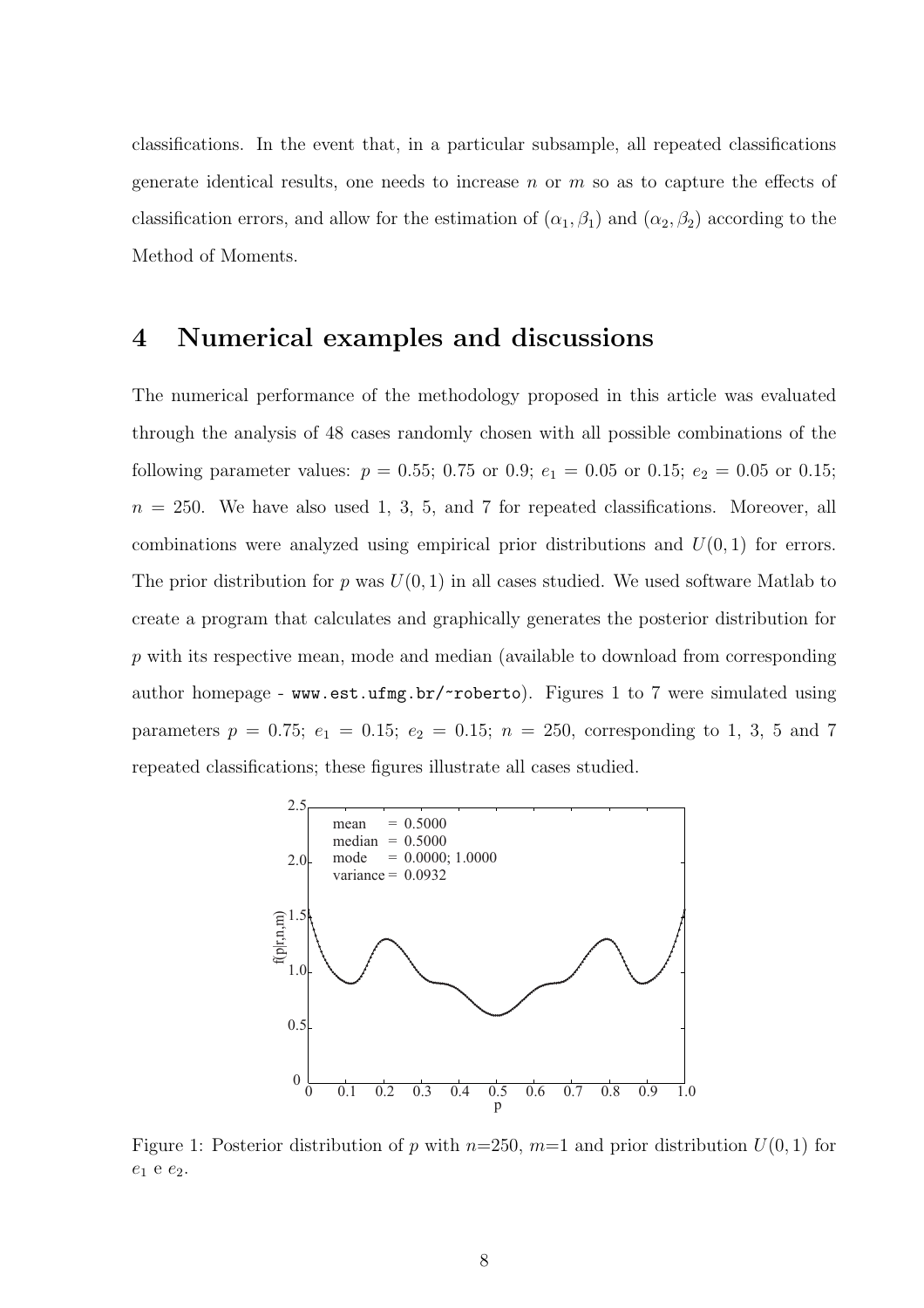

Figure 2: Posterior distribution of p with  $n=250$ ,  $m=3$  and prior distribution  $U(0, 1)$  for  $e_1$ e $e_2.$ 



Figure 3: Posterior distribution of p with  $n=250$ ,  $m=3$  and empirical prior distribution for  $e_1$  e  $e_2$ .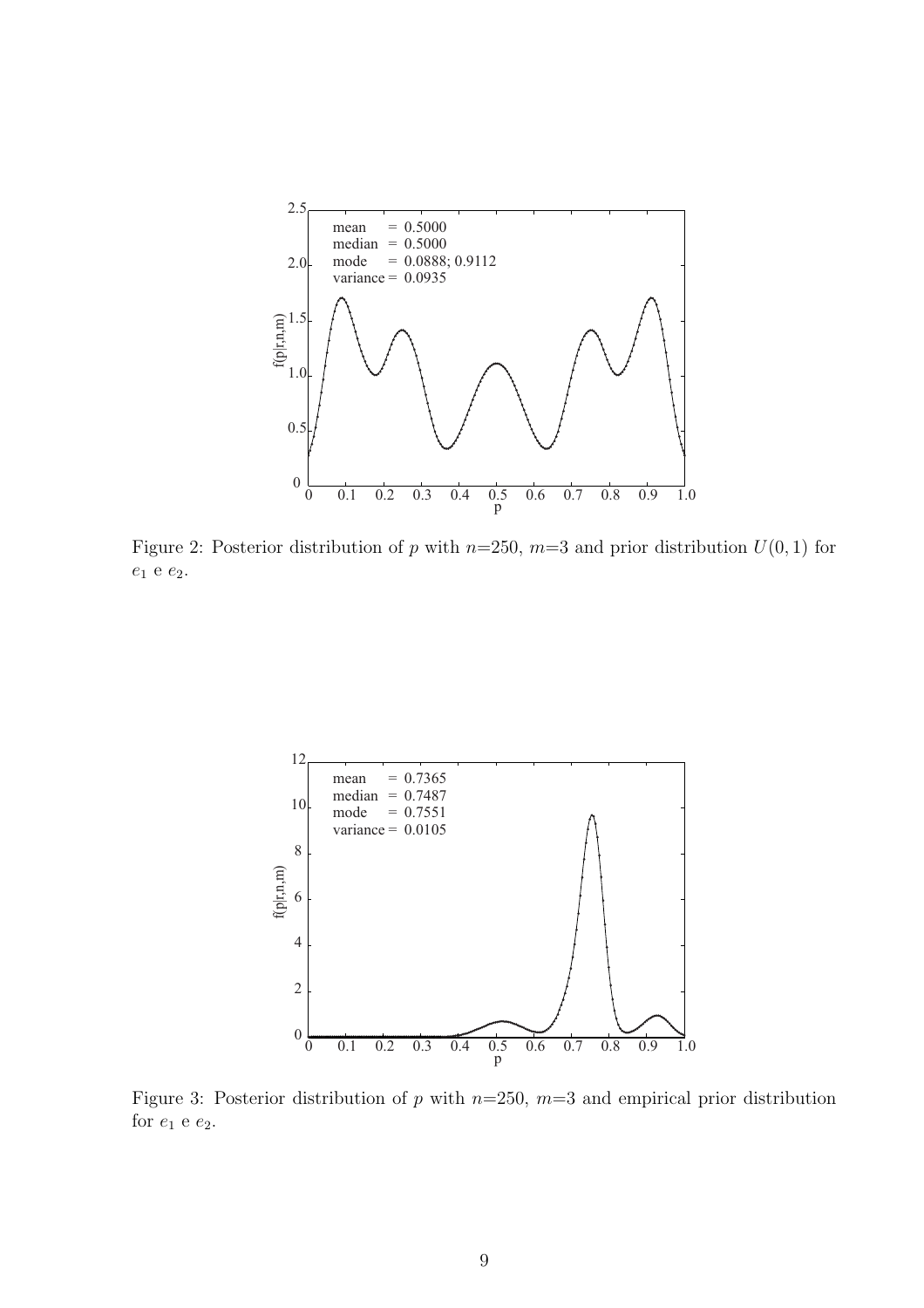

Figure 4: Posterior distribution of p with  $n=250$ ,  $m=5$  and prior distribution  $U(0, 1)$  for  $e_1$ e $e_2.$ 



Figure 5: Posterior distribution of p with  $n=250$ ,  $m=5$  and empirical prior distribution for  $e_1$  e  $e_2$ .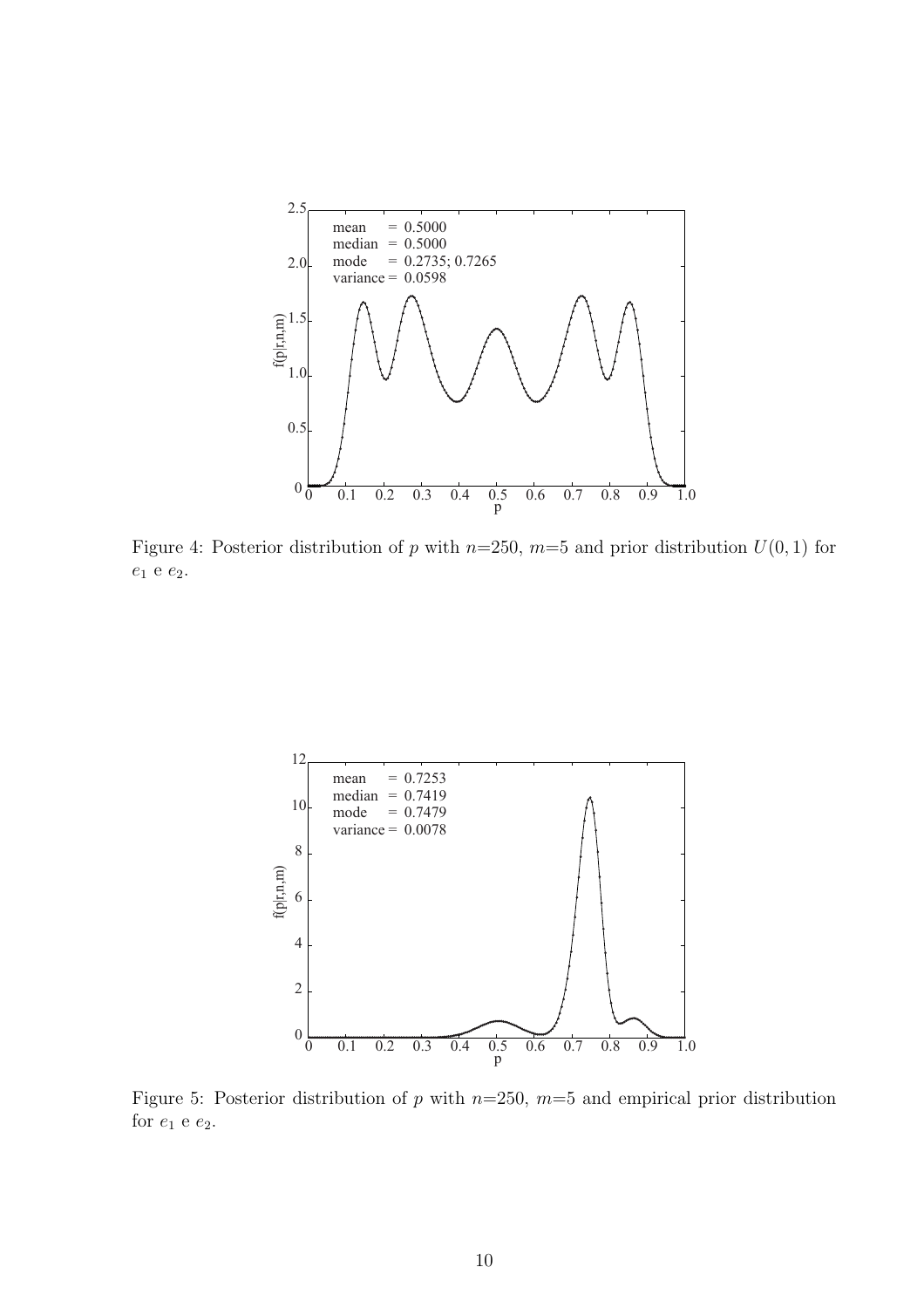

Figure 6: Posterior distribution of p with  $n=250$ ,  $m=7$  and prior distribution  $U(0, 1)$  for  $e_1$ e $e_2.$ 



Figure 7: Posterior distribution of p with  $n=250$ ,  $m=7$  and empirical prior distribution for  $e_1$  e  $e_2$ .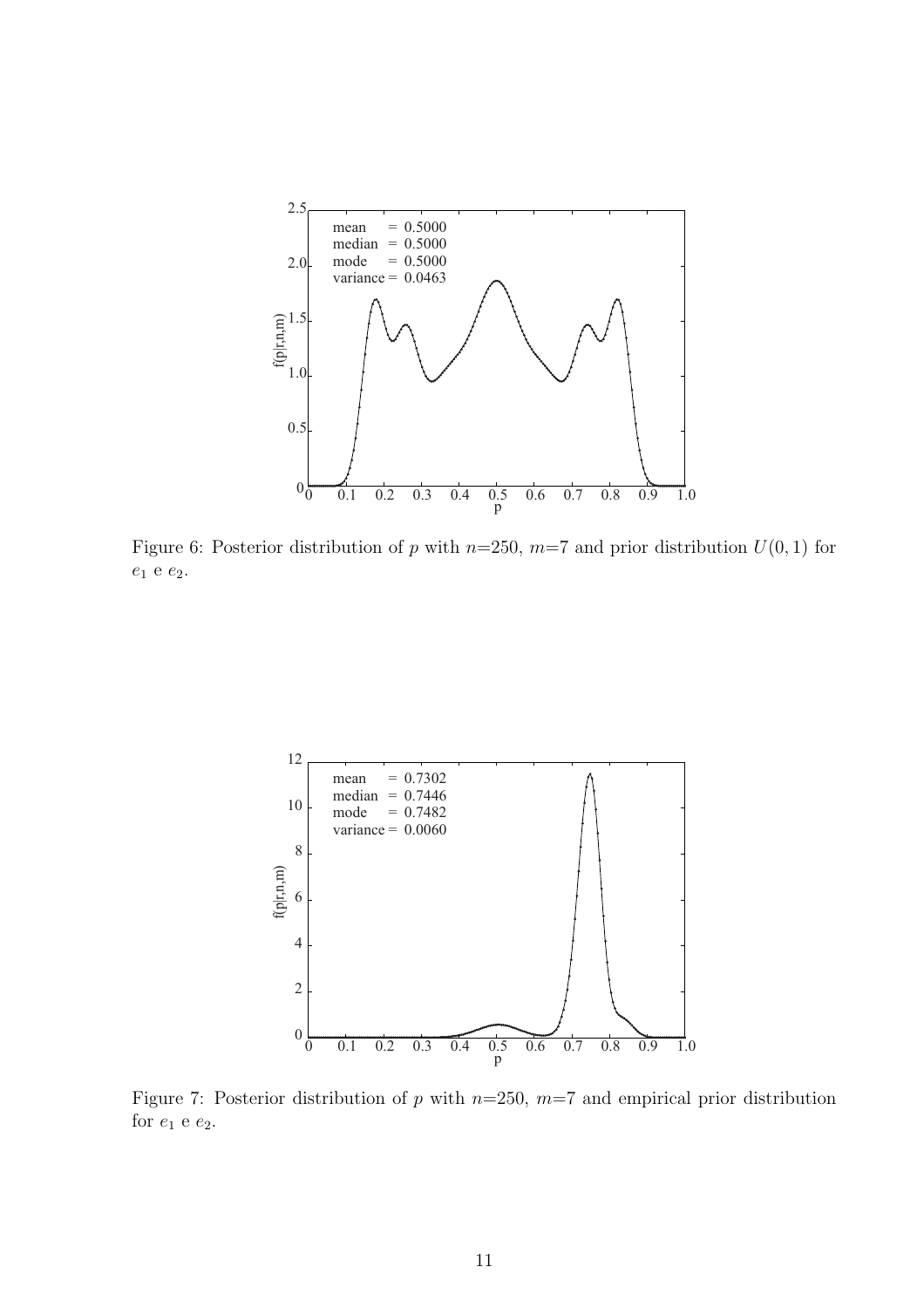We noted that, considering the same number of repeated classifications, the posterior distributions for p that were obtained using empirical prior distribution for classification errors present less variability and smaller number of regions with significant probabilistic mass in comparison to the posterior distributions for  $p$  obtained from prior distribution  $U(0, 1)$  for classification errors.

Tables 2 presents the average absolute bias for simulated combinations. The use of empirical prior distribution reveals a better performance, since it generates less absolute bias than the use of uniform prior distribution. The posterior mean presents the greatest average absolute bias, and thus it is not a good choice when estimating  $p$ . The median and mode, though, present values for absolute average bias smaller than 4% for 3, 5, or 7 repeated classifications, while the mode has even a slightly better performance.

|   |               | Empirical prior distribution |        |      | Uniform prior distribution |        |      |
|---|---------------|------------------------------|--------|------|----------------------------|--------|------|
| m | $\mathcal{p}$ | Mean                         | Median | Mode | Mean                       | Median | Mode |
|   | 0.55          |                              |        |      | 0.05                       | 0.05   | 0.25 |
| 1 | 0.75          |                              |        |      | 0.25                       | 0.25   | 0.33 |
|   | 0.90          |                              |        |      | 0.40                       | 0.40   | 0.54 |
|   | 0.55          | 0.04                         | 0.02   | 0.02 | 0.05                       | 0.05   | 0.21 |
| 3 | 0.75          | 0.03                         | 0.02   | 0.02 | 0.25                       | 0.25   | 0.41 |
|   | 0.90          | 0.07                         | 0.03   | 0.03 | 0.40                       | 0.40   | 0.58 |
|   | 0.55          | 0.03                         | 0.01   | 0.01 | 0.05                       | 0.05   | 0.04 |
| 5 | 0.75          | 0.02                         | 0.01   | 0.01 | 0.25                       | 0.25   | 0.22 |
|   | 0.90          | 0.06                         | 0.02   | 0.01 | 0.40                       | 0.40   | 0.85 |
|   | 0.55          | 0.02                         | 0.01   | 0.00 | 0.05                       | 0.05   | 0.04 |
| 7 | 0.75          | 0.01                         | 0.01   | 0.00 | 0.25                       | 0.25   | 0.25 |
|   | 0.90          | 0.02                         | 0.01   | 0.01 | 0.40                       | 0.40   | 0.09 |

Table 2: Average absolute bias of p with  $n=250$ 

Table 3 presents the maximal absolute bias obtained for simulated error combinations. Considering 3, 5, or 7 repeated classifications, one notices that the mode presents better performance, with values for maximal absolute bias smaller than 6%, whereas the median presents values smaller than 7%.

When using empirical or  $U(0, 1)$  prior distribution for errors, we noticed a tendency toward the occurrence of negative bias, that is, the  $p$  proportion of interest is underestimated. This may occur due to the criterion used when making the final classification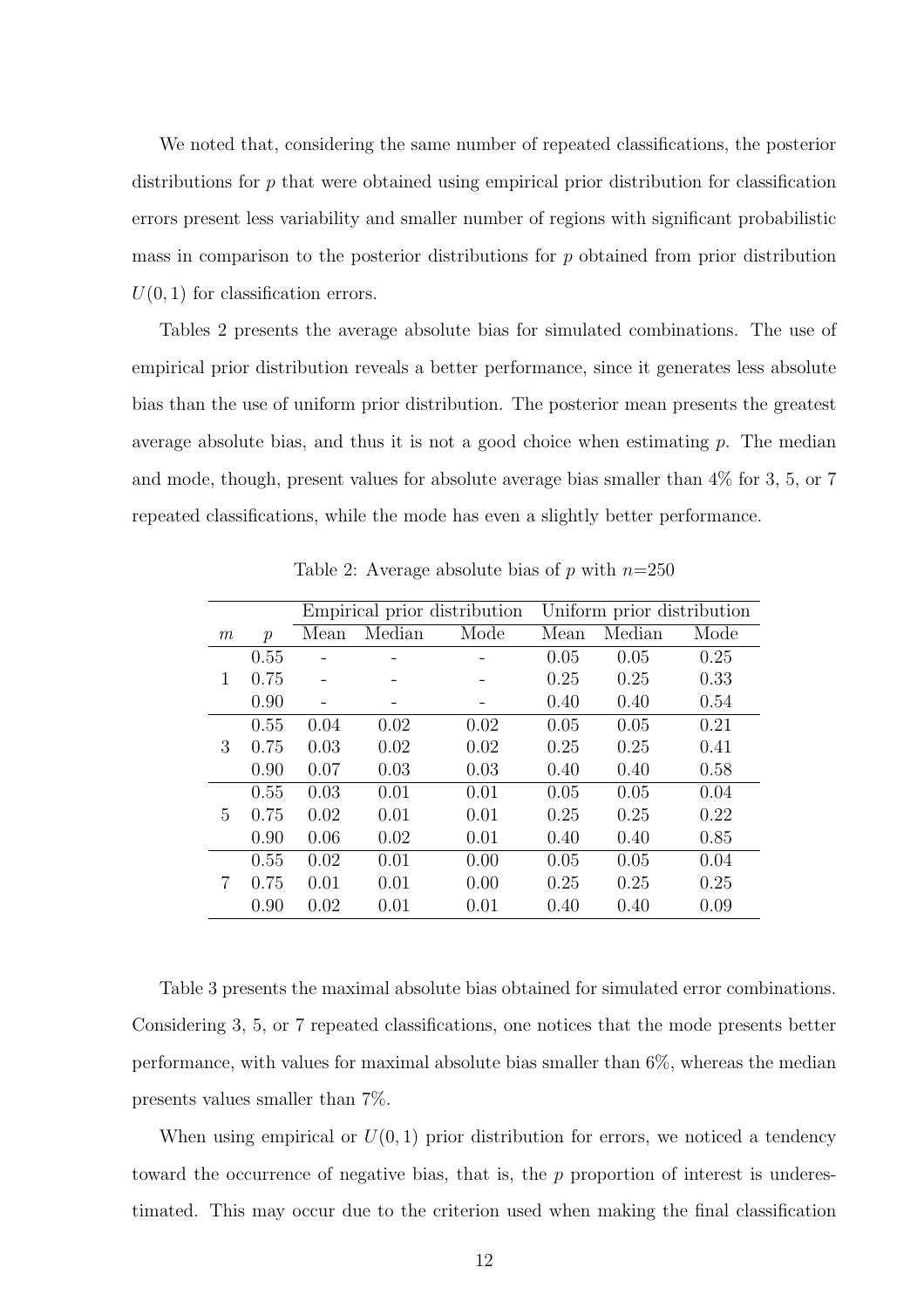|   |               |      |        |      | Empirical prior Distribution Uniform <i>prior</i> Distribution |        |      |
|---|---------------|------|--------|------|----------------------------------------------------------------|--------|------|
| m | $\mathcal{p}$ | Mean | Median | Mode | Mean                                                           | Median | Mode |
|   | 0.55          |      |        |      | 0.05                                                           | 0.05   | 0.45 |
| 1 | 0.75          |      |        |      | 0.25                                                           | 0.25   | 0.66 |
|   | 0.90          |      |        |      | 0.40                                                           | 0.40   | 0.86 |
|   | 0.55          | 0.05 | 0.04   | 0.04 | 0.05                                                           | 0.05   | 0.45 |
| 3 | 0.75          | 0.05 | 0.04   | 0.04 | 0.25                                                           | 0.25   | 0.66 |
|   | 0.90          | 0.12 | 0.06   | 0.05 | 0.40                                                           | 0.40   | 0.80 |
|   | 0.55          | 0.05 | 0.01   | 0.01 | 0.05                                                           | 0.05   | 0.05 |
| 5 | 0.75          | 0.02 | 0.01   | 0.01 | 0.25                                                           | 0.25   | 0.59 |
|   | 0.9           | 0.10 | 0.04   | 0.03 | 0.40                                                           | 0.40   | 0.90 |
|   | 0.55          | 0.05 | 0.01   | 0.01 | 0.05                                                           | 0.05   | 0.05 |
| 7 | 0.75          | 0.02 | 0.01   | 0.01 | 0.25                                                           | 0.25   | 0.25 |
|   | 0.90          | 0.04 | 0.02   | 0.02 | 0.40                                                           | 0.40   | 0.10 |

Table 3: Maximal absolute bias of p with  $n=250$ 

as conforming  $(F_i = 1)$  or non-conforming  $(F_i = 0)$ . Since in the simulated examples  $p > 0.5$ ,  $e_1 \leq 0.15$  and  $e_2 \leq 0.15$  then on the average the number of items that were really conforming tends to be greater, which implies that the number of occurrences when a conforming item is classified as non-conforming may be greater than the number of cases when a non-conforming item is classified as conforming. Consequently, the proportion tends to be underestimated. In case  $p < 0.5$  there will be a tendency to overestimate the proportion.

Note also that bias is asymptotically null as repeated classifications increase. Figure 8 illustrates this situation through the establishment of the posterior distribution for p with mean, median and mode obtained, respectively, from a simulation in which  $n = 500$ ,  $p = 0.75$ ,  $m = 99$  and with empirical prior distribution for errors. In this scenario, the maximal bias is about  $-0.1\%$  resulting from the posterior mean. The graph also indicates that, as m increases, the posterior mode tends to present less bias.

This article presents an empirical Bayesian methodology to estimate a proportion when evaluations are subject to classification errors and when prior information on such errors is not available. We propose the use of repeated classifications and, through them, one can elicit empirical prior distributions for classification errors.

A simulation study revealed that the methodology presents satisfactory performance,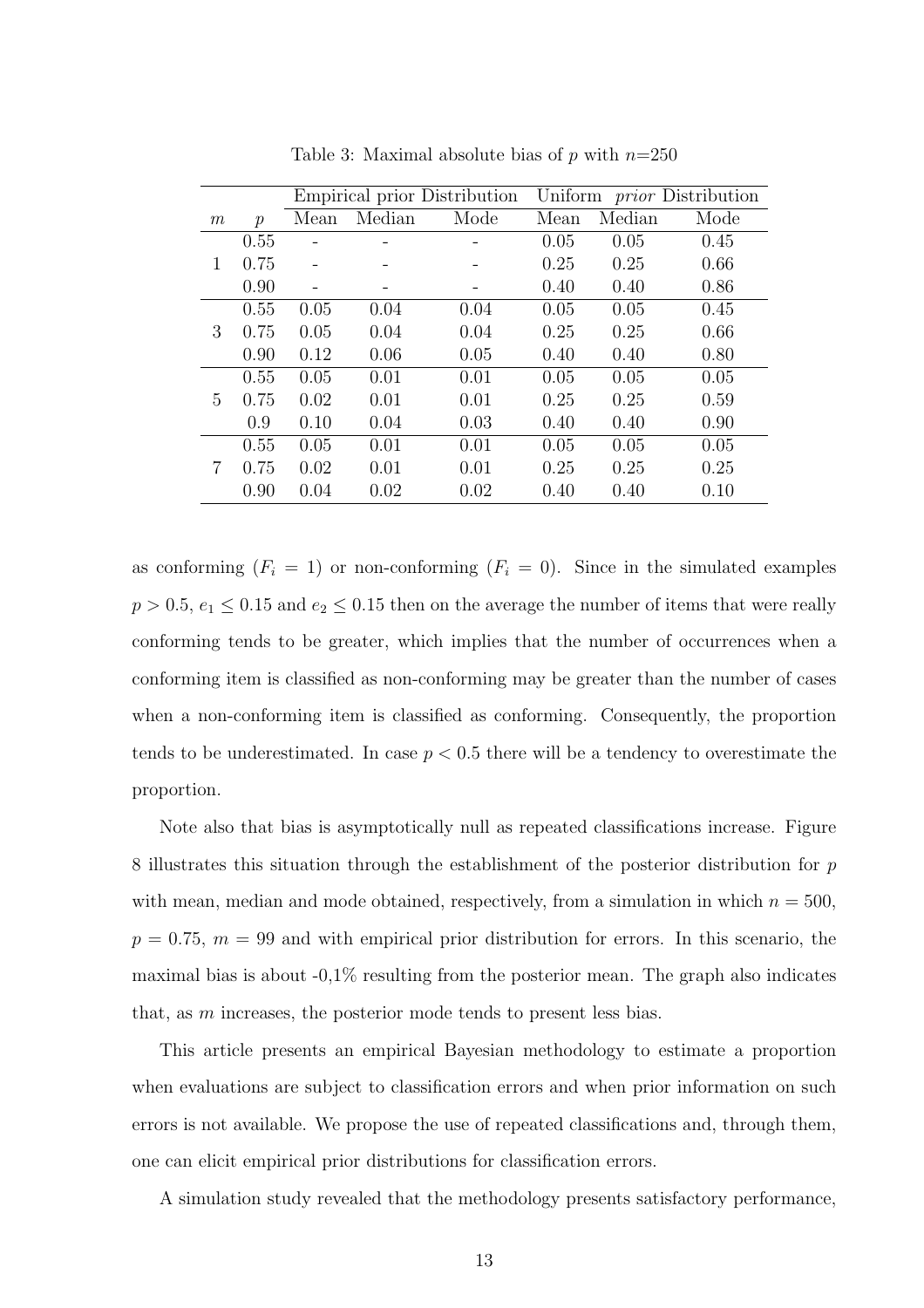

Figure 8: Posterior distribution of p with  $n=500$ ,  $m=99$  and empirical prior distribution for  $e_1$  e  $e_2$ .

since, when compared to prior distribution  $U(0, 1)$ , empirical prior distribution generates posterior estimates with less absolute deviation and posterior distributions with less variability.

For posterior estimation of proportion of interest we recommend as best alternative the posterior mode with at least three repeated classifications.

## References

- Bross, I. (1954). Misclassification in  $2\times 2$  tables. *Biometrics 10*, 478–486.
- Carlin, B. P. and T. A. Louis (2000). Bayes and empirical bayes methods for data analysis. London: Chapman & Hall.
- Dendukuri, N., E. Rahme, P. Bélisle, and L. Joseph (2004). Bayesian sample size determination for prevalence and diagnostic test studies in the absence of a gold standard test. Biometrics 60, 388–397.
- Evans, M., I. Guttman, Y. Haitovsky, and T. Swartz (1996). Bayesian analysis of binary data subject to misclassification. In D. Berry, K. Chaloner, and J. Geweke (Eds.),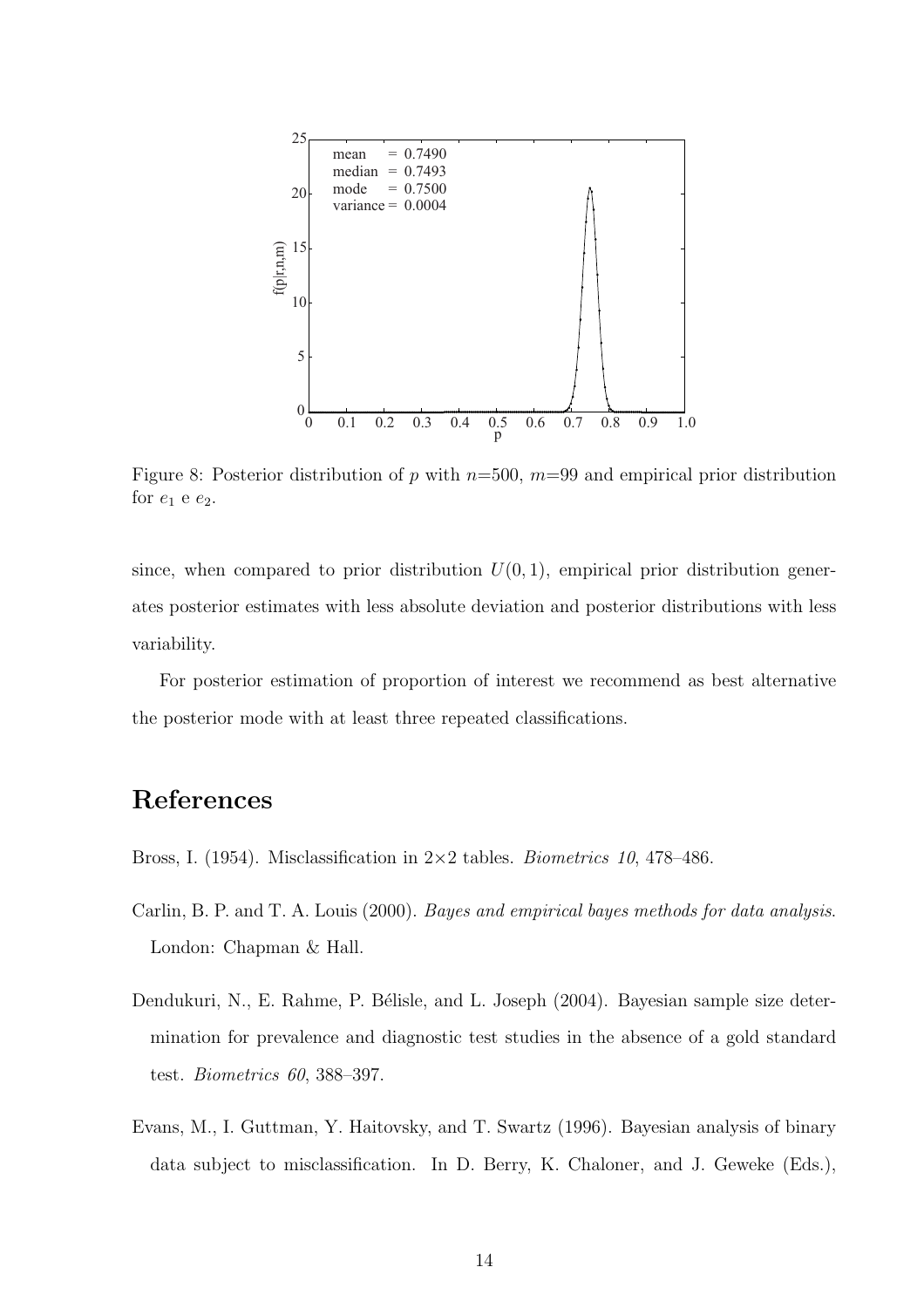Bayesian Analysis In Statistics and Econometrics: Essays In Honor Of Arnold Zellner, pp. 66–77. New York: North Holland.

- Gaba, A. and R. L. Winkler (1992). Implications of errors in survey data: A bayesian model. Management Science 38 (7), 913–925.
- Gelman, A., J. B. Carlin, H. S. Stern, and D. B. Rubin (2004). Bayesian data analysis (2 ed.). London: Chapman & Hall.
- Gupta, A. K. and S. Nadarajah (2004). Handbook of beta distribution and its applications. New York: Marcel Dekker.
- Gustafson, P. (2003). Measurement error and misclassification in statistics and epidemiology: impacts and bayesian adjustments. New York: Chapman & Hall.
- Johnson, N. L. and S. Kotz (1988). Estimation from binomial data with classifiers of known and unknown imperfections. Naval Research Logistics 35, 147–156.
- Johnson, N. L., S. Kotz, and X. Wu (1991). *Inspection errors for attributes in quality* control. London: Chapman & Hall.
- Morris, C. N. (1983). Parametric empirical bayes inference: theory and applications. Journal of the American Statistical Association 78, 47–65.
- Rahme, E., L. Joseph, and T. W. Gyorkos (2000). Bayesian sample size determination for estimating binomial parameters from data subject to misclassification. Applied *Statistics*  $49(1)$ , 119–128.
- Rubin, D. B. (1988). Using the SIR algorithm to simulate posterior distributions. In J. M. Bernardo, M. H. DeGroot, D. V. Lindley, and A. F. M. Smith (Eds.), Bayesian Statistics 3, Cambridge, pp. 395–402. Oxford University Press.
- Stamey, J. D., J. W. Seaman, and D. M. Young (2004). Bayesian analysis of complementary poisson rate parameters with data subject to misclassification. Journal of Statistical Planning and Inference 134, 36–48.